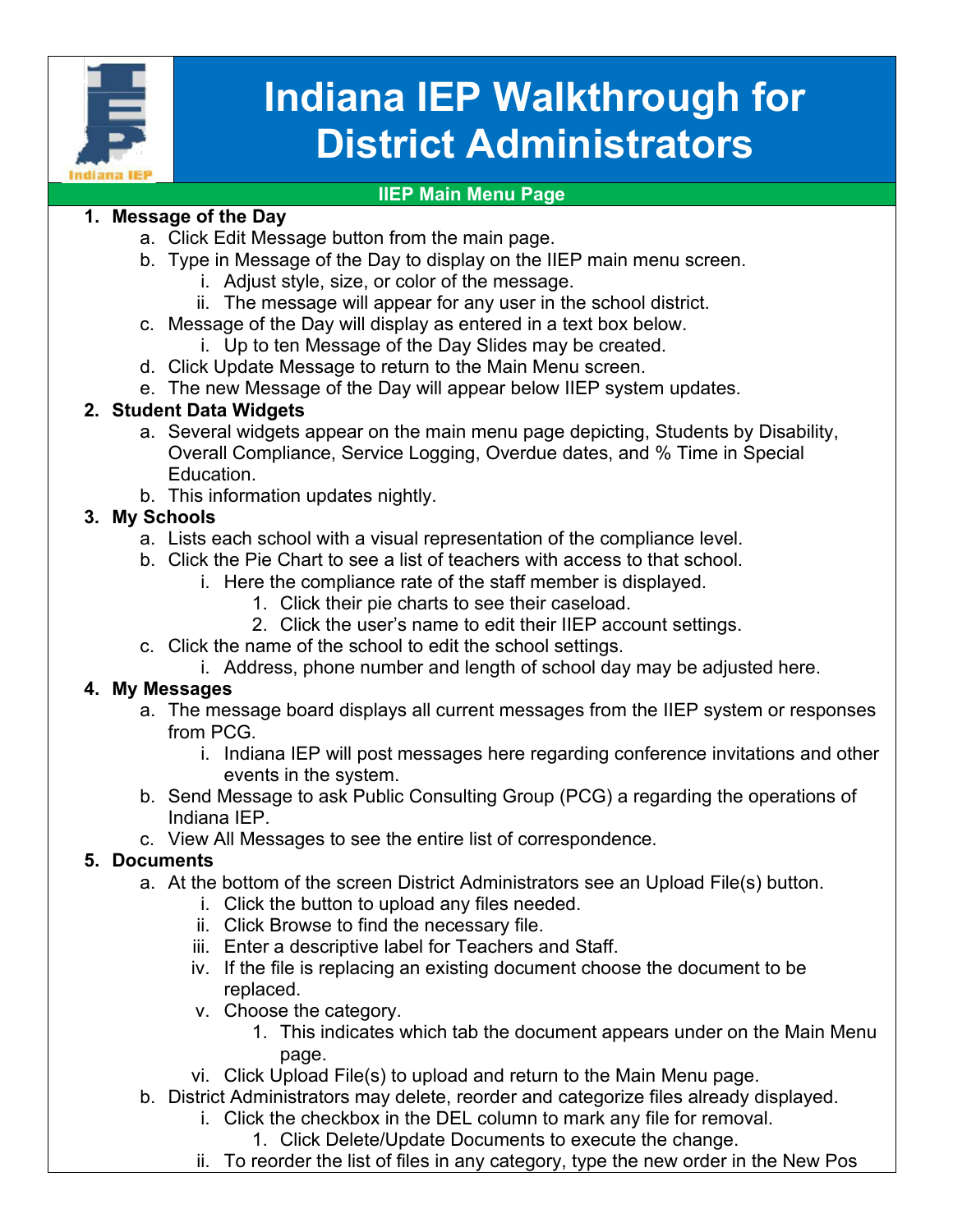box.

- 1. Click Delete/Update Documents to execute the change.
- iii. To change the category under which a file appears.
	- 1. Click the dropdown box in the File Type Category column.
	- 2. Choose the new category from the dropdown menu.
- c. Click Delete/Update Documents to execute the change.

#### **Calendar**

- 1. Click the calendar icon from the green menu bar at the top of the page.
- 2. The Calendar presented in IIEP reflects the district calendar maintained through the local Student Information System.
	- a. Updates and changes made to the school district calendar will be reflected here.
	- b. Any non-instructional days should be documented in the school or school district information system.
		- i. The Calendar in IIEP will update to match the local changes overnight.
- 3. Indiana IEP uses the calendar to calculate evaluation timelines.

#### **SmartScan**

- 1. Click SmartScan from the green menu bar at the top of the page. a. SmartScan is an alternative to the EasyFax option to collect parent signatures
- 2. Scan a signed document and save it to a local computer.
	- a. The signed document must be a final version.
	- b. The EasyFax barcode must appear at the bottom of the page.
- 3. Click "Choose File" to search your computer for the file.
- 4. Select the file and click "Open".
	- a. Repeat this process for multiple files.
- 5. Click "Upload File(s)" to import the selected files into IIEP.
	- a. The system will then read the barcode from the page and place the document with the correct student and IEP.
	- b. The signed document will appear beside the corresponding IEP or consent in the student's documents under the Fax/Scan column.
		- i. Click the link there to view or print the signed document.

#### **School System**

- **1. Click Admin >School System from the green menu bar at the top of the page.**
- 2. This tab allows for management of inactive students, transfers, faxes, and the parent portal.
- **3. School System Information and System Info**
	- a. This tab displays school district information as reported in INDOE records.

### **4. Summary**

- a. This page displays a brief summary of district data.
	- i. Specific reports may be run here to display Students by School, by Teacher, by Grade Level or by Disability.

### **5. Inactive Students**

- a. This allows the District Administrator to search for and view data for any inactive student.
- b. Enter any piece of information in the search engine.
	- i. Click View Inactive Students.
	- ii. Click the Name of the student to access his or her information.
		- 1. Information includes:
			- a. Exit Information
				- b. Student History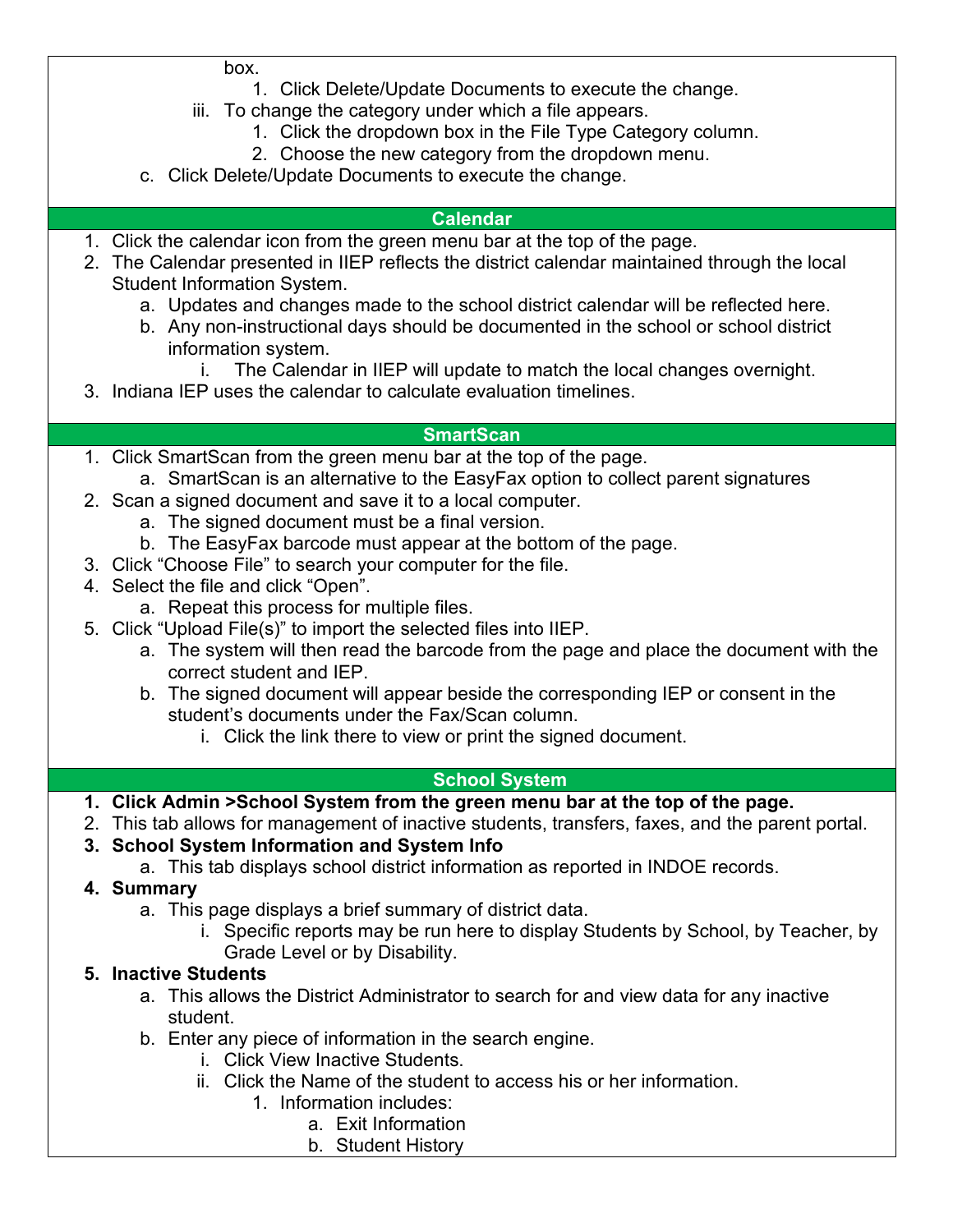#### c. Documents

#### d. Contacts

iii. Click Main Menu to return to the IIEP Main Menu.

#### **6. Merge Students**

- a. If a duplicate STN exists for a student, this mechanism consolidates the information into one STN.
- b. The STN must first be merged in the STN database.
	- i. First search for and find the student to keep.
	- ii. Find the STN/Student to merge.
	- iii. Merge the STN/student data.
- c. All IIEP information will now exist under the primary STN.

## **7. Unrecognized Faxes**

- a. This page displays any unrecognized faxes received by PCG via EasyFAX.
	- i. View the unrecognized fax.
	- ii. Search for the student.
	- iii. Attach the fax to the correct student file.
- b. Click Manage Fax Numbers to view the Fax Numbers assigned to the District.
- **8. Student Transfer (only accessible for District Administrators – Transfer Accounts)**
	- a. Student Transfer allows districts to request or review then approve transfer requests from other school districts.

## **i. Request Transfer**

- 1. Click this option to request the transfer of student records from a student's previous district.
- 2. Click Select Transfer Aggregate and Continue.
- 3. Select the previous school district from the Source District Dropdown list.
	- a. Enter the student's name, Student ID (STN), and Date of Birth.
	- b. Up to 5 transfers may be submitted at a time.
- 4. Click Request Student Transfer(s) to submit the request for approval.

### **ii. Review Requests**

- **1. Click Review Requests to check the status of requested transfers and approve requests from other districts.**
- **2. Pending Request**
	- a. This list records all requests for transfers from other districts that have not been resolved.
	- b. Click Details for more information.
		- i. Pending Request Details
			- 1. Click View Notes to see any notes entered for this request.
			- 2. Click Cancel Transfer Request to end the process for this student.
			- 3. Click Update the Database to return to the Review Transfer Request screen.

# **3. Pending Transfer Denied**

- a. If the previous school district denies the transfer it will appear in red under Pending Requests for Transfer.
- b. Click Details for more information.
	- i. Pending Transfer Denied Details
		- 1. From this screen the transfer request may be reviewed and Re-submitted if needed.
		- 2. View Notes for possible details from the school district.
		- 3. Update the Database to return to the Review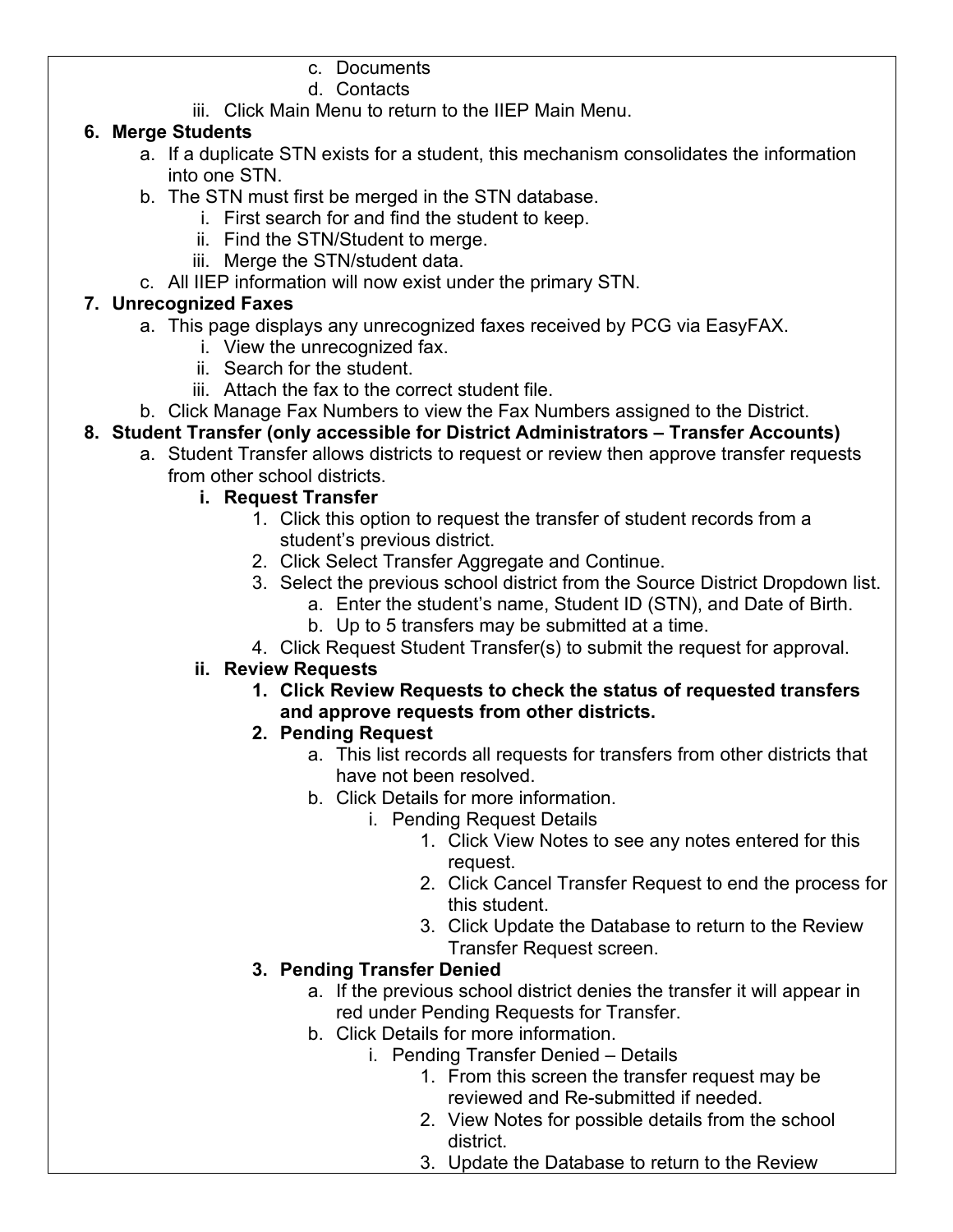Transfer Requests Screen.

- **4. Approve Transfer Requests from other Districts**
	- a. This lists any pending requests from other districts for student records.
	- b. Click Details to begin the process.
- **5. Review the request here and click Find Student to Transfer to continue.**
- **6. Click Deny Transfer Request to stop the process.**
	- a. Click View Notes to see any notes from the new school district and add notes to explain the denial of transfer.
	- b. Review the request here and click Find Student to Transfer to continue.
	- c. Click Deny Transfer Request to stop the process.
	- d. Click View Notes to see any notes from the new school district and add notes to explain the denial of transfer.

#### **7. Select Student to Transfer**

- a. This search tool will be prefilled with details from the transfer request.
	- i. In most cases only the student's initials and STN are necessary to start the search.
	- ii. This helps with misspellings.
	- iii. The STN must match!
- b. Click View Students to find matching students in your district.
	- i. If any students match the STN provided they will appear on this list.
	- ii. This search looks at both active and inactive students.
- c. Click the student's name to move to the next step.
	- i. If there are no results, click search again.
	- ii. If the student does not appear in any list, then the transfer should be denied with notes to explain the situation.

#### **8. Approve Transfer Request**

- a. Once the name is selected, the Approve Transfer Request screen appears.
- b. Choose the Reason for exiting.
	- i. This is usually transfer to another school system.
- c. Click Approve Transfer Request.
	- i. The requesting school district will now receive a message that the transfer has been approved.

### **9. Approved Transfer to District**

- a. Students where the transfer of records has been approved appear on this list.
	- i. This is the final step in the transfer process.
	- ii. Once it is complete the student's records will appear in the new school district.
- b. Click Details for the next step.
	- i. Schedule Transfer Details
		- 1. Click Select Existing Destination Student.
		- 2. This process matches the requested records to the student enrolled in the receiving district.
		- 3. If the student is not currently enrolled in the district this process cannot be completed.
		- 4. Students must be enrolled to appear in IIEP and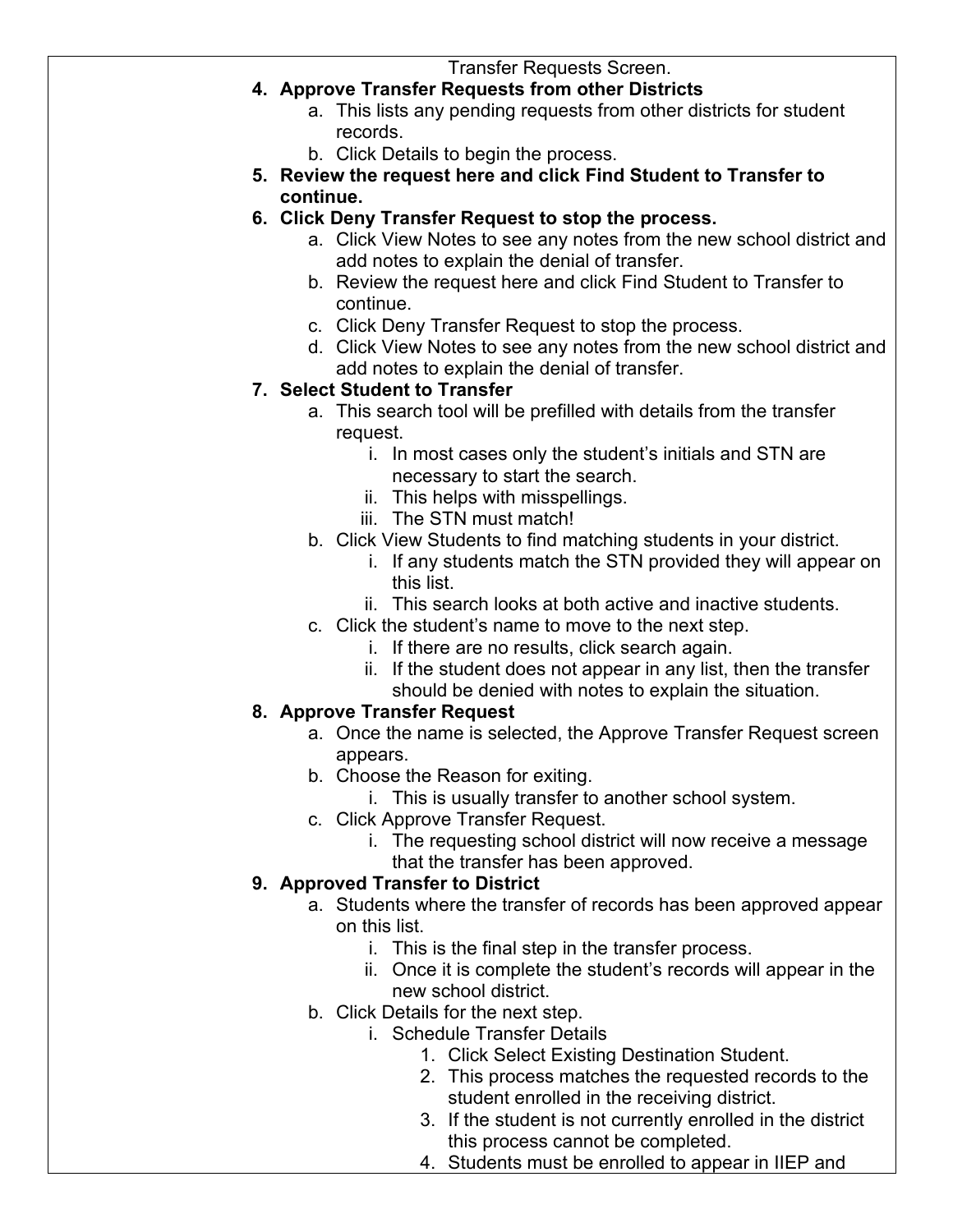complete the transfer process.

## **10.Selecting Transfer Destination Student**

- a. This search tool will be prefilled with details from the transfer request.
	- i. In most cases only the student's initials and STN are necessary to start the search.
	- ii. This helps with misspellings.
	- iii. The STN must match!
- b. Click View Students to find matching students in your district.

## **11.Select Student to Transfer Search Results**

- a. If a student with a matching STN is enrolled in the district their entry will appear here.
- b. Click the student's name for the next step in the process.
- c. If there are no results, check on the enrollment process.
- d. Once the enrollment is complete the student will appear.

#### **12.Schedule Transfer**

- a. Once the name is selected, the Transfer Request Details appear.
	- i. This screen displays the basic demographic information for the selected student.
	- ii. Scroll down the page to view all of the information.
- b. Click Schedule Transfer at the bottom of the page to complete the transfer process.
- c. Once the transfer is scheduled, IIEP will produce a notification in My Messages when the process is complete.
- d. Upon completion, all of the records from the previous school district will appear in the student's record for the current school district.

### **9. Parent Portal Pending Actions**

- a. Indiana IEP Connect Parent Actions Search searches within a selected date range by school, grade, or document/event type for pending parent actions in the EdPlan Connect Parent Portal.
	- i. This report shows any documents/events awaiting parent approval or response.
- b. Click "Show Results" to create the report.
- c. Click "Show Alert Frequencies" to observe the frequency alerts are sent to parents by event/document.

#### **Users**

### **1. Click Admin > Users on the green menu bar at the top of the page.**

- a. District Administrators manage user accounts, view compliance information, and caseloads of individual teachers and staff members.
- b. When a teacher or staff member is first given access to Indiana IEP, he or she is recorded as an Unknown User. To grant this individual access to students this user role must be changed.

### **2. Click Users to view a search tool.**

- a. Type the users name into the name fields or select a User Type from the User Type list.
- b. Click View User to see any users that match the search criteria.
- c. From the list of users click the name of the account to be addressed.

### **3. The Edit User Information for the selected User opens.**

a. Some information displayed is fed from the state databases such as names, and email.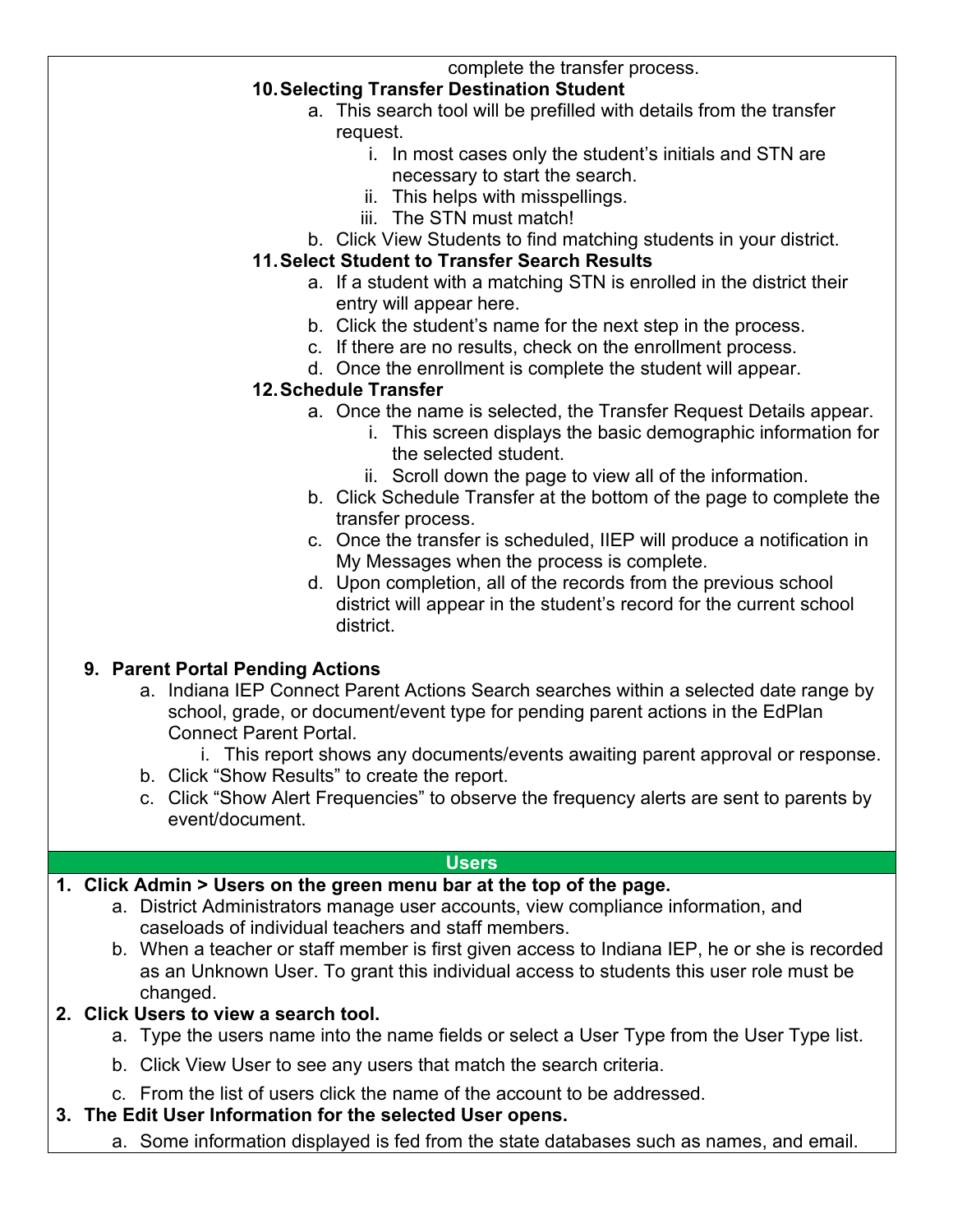### **4. Assign the User Type.**

- b. The most common user type is Teacher of Record.
- c. A complete list of user types and the access level provided is available in the IIEP Administrator User's Manual on the IIEP Main Menu page.

## **5. Check the box(es) for all Schools the User may access.**

d. District Administrator user types have access to all schools.

## **6. Click Update the Database to Record all changes.**

## **7. View User Activity and View User Changes.**

a. These features show user activity and changes made to student records within a given date range.

### **8. Delete this user from the database.**

- a. This will delete the current user from the system.
- b. The user must be removed from the state database as well.
- c. If not, the user will reappear as Unknown the following day after the nightly update occurs.

#### **Schools**

## **1. Click Admin>Schools on the green menu bar at the top of the page.**

a. This page allows an administrator to view a list of schools in the district and quickly view compliance information.

## **2. Select School**

- a. The first column of this table is an icon for each school's calendar.
	- i. For details on the function of the Calendar see the Calendar section above.
- b. The column labeled Cp contains a pie chart displaying the percent the school is in compliance in regard to timelines.
	- i. Hold the mouse over the pie chart to see the actual percentage and number of students involved.
	- ii. Click the pie chart to see a list of teachers and staff at the school.
	- iii. Click the pie chart by the individual teacher to see the teacher's caseload.
- c. Click the school name in the third column to view and edit information about the school such as address, contact information, and length of school day.

#### **Wizards**

### **1. IEP/ISP at a Glance Wizard**

- a. Click Wizards>Wizards>IEP/ISP at a Glance Wizard from the green menu at the top of the page
- b. This provides a concise snapshot of an IEP to share with General Education teachers or anyone else that needs to work with a student but may not benefit from access to the entire IEP.
- c. Choose students to generate an IEP/ISP at a glance.
- d. Click Continue.
- e. For each student either:
	- i. Skip this Student
	- ii. Create Draft and Move to Next Student
	- iii. Create Final and Move to Next Student
	- iv. Just Update the Database
	- v. Update and Move to Next Student
- f. IEP/ISP at Glance documents whether Draft or Final appear under the My Docs tab.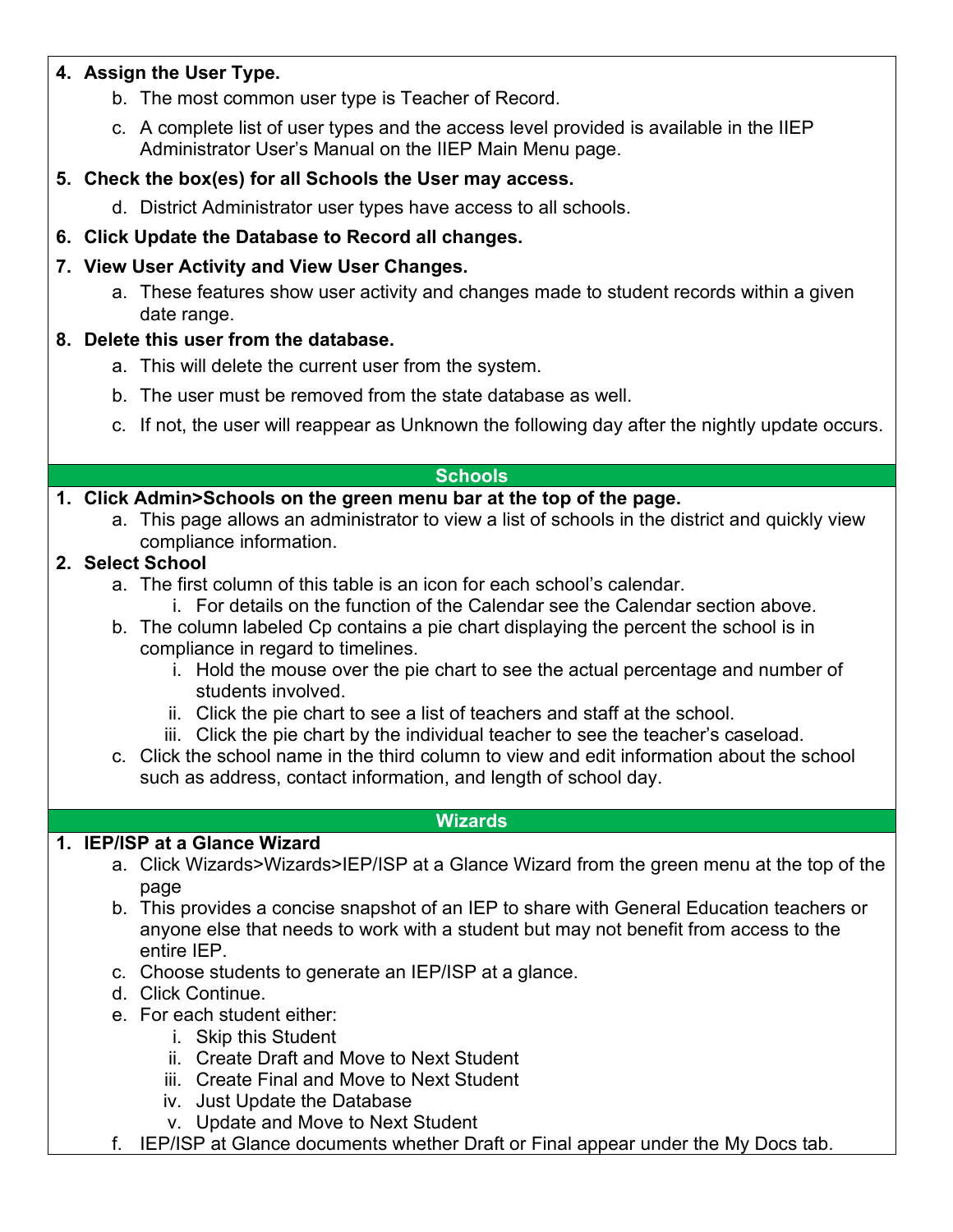i. Create Draft and Move to Next Student is the most useful option. Any final document created remains in the student record permanently. This is not necessary for this document.

## **2. Caseload Setup Wizard**

- a. Click Wizards>Wizards>Caseload Setup Wizard from the green menu at the top of the page.
- b. This is the same process TORs follow to create caseloads and is available for District Administrators in event he or she may need to carry a caseload.
- c. To add students to the caseload, click the button at the bottom of the screen labeled, "Add More Students to Caseload".
	- i. Enter search criteria.
	- ii. Click View Students button.
	- iii. Students meeting search criteria display on screen.
	- iv. Check either TOR/Case Manager or Team Member for the students.
	- v. Click Add Students to Caseload button at the bottom of the page.
		- 1. or, Add Students to Caseload, then find more to complete another student search and add more students.
- d. Change the location of the check and update database to change from TOR/Case Manager to Team Member and vice versa.
- e. Remove both checks for a student to remove them from the Caseload.

## **3. Caseload Administration Wizard**

- a. Click Wizards>Wizards>Caseload Administration Wizard from the green menu at the top of the page.
- b. This process allows District Administrators to manage caseloads for an entire district.
- c. Search for the user whose caseload is to be managed.
	- i. Enter or select search criteria.
	- ii. Click View Users.
- d. Results show:
	- i. Name
	- ii. Schools
		- 1. This is a list of all the schools accessible by this user.
	- iii. Students
		- 1. Current TOR/Case Manager This shows the number of students for whom this user is teacher of record.
		- 2. Team Member Shows the number of students on the caseload for which this user is teacher of service.
	- iv. Title
		- 1. The title stored in the system for this user.
	- v. User Type
		- 1. Displays the current user role recorded in the system.
- e. Click the Username to view the current caseload.
	- i. Click Add Students to Caseload button at the bottom of the page.
		- 1. Or, Add Students to Caseload then find more to complete another student search and add more students.
	- ii. Change the location of the check and update database to change from TOR/Case Manager to Team Member and vice versa.
	- iii. Remove both checks for a student to remove them from the Caseload.
	- iv. Click Remove All Students from Caseload to remove all students.
	- v. Click Transfer/Copy Caseload to Another User and follow prompts to transfer/copy the caseload to another user in the system.
	- vi. Click Select User to search for different user to view/manage his or her caseload.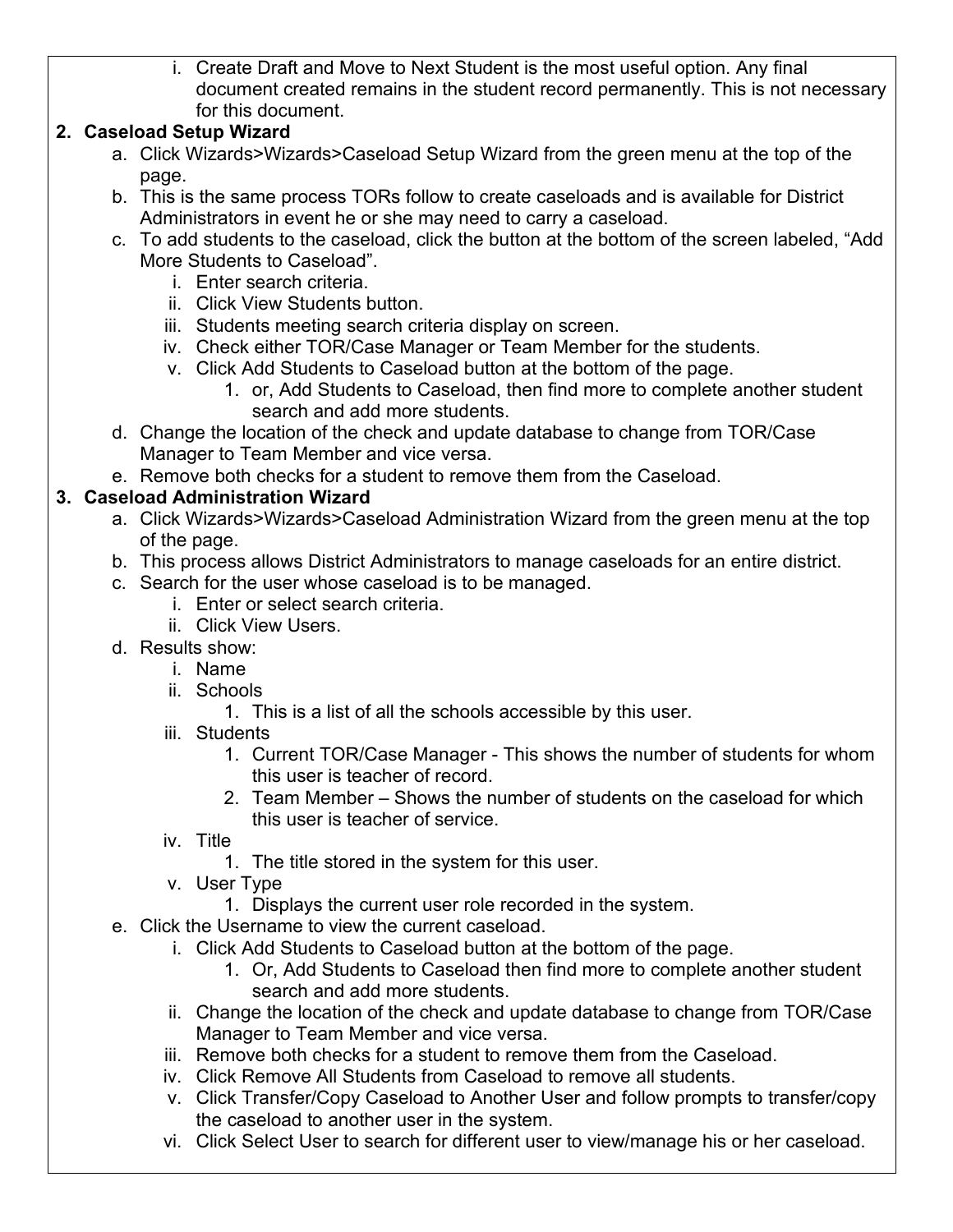| <b>Reports</b>                                                                                           |
|----------------------------------------------------------------------------------------------------------|
| 1. Reports                                                                                               |
| a. Click Reports>Advanced Reporting from the green menu at the top of the page.<br>b. Advanced Reporting |
| i. Advanced Reporting is a system built into IIEP to create custom reports.                              |
| ii. District Administrators can find any field in the IEP system and create reports                      |
| based on any designated criteria.                                                                        |
|                                                                                                          |
| c. Click Reports>Reports from the green menu at the top of the page<br>d. Standard and Scheduled Reports |
| i. Details of each report listed in the Scheduled or Standard Reports exist in the                       |
| Administrative User Manual on the IIEP Main Menu page.                                                   |
| ii. Each report asks for specific student or user information and generates specific                     |
| reports based on the information entered.                                                                |
| iii. Once started the system will run the report and notify the author via email when                    |
| the report is complete.                                                                                  |
| 1. Complete reports appear under My Reports and here at the bottom of                                    |
| the Reports page under Saved System Reports.                                                             |
|                                                                                                          |
| <b>My Account</b>                                                                                        |
| 1. Click My Account>My Calendar from the green menu at the top of the page.                              |
| a. This calendar may be used to schedule and log services if service logging is enabled                  |
| for the user account.                                                                                    |
| 2. Click My Account>My Docs from the green menu at the top of the page.                                  |
| a. This section lists all reports created for any student on the account owner's caseload if             |
| any.                                                                                                     |
| b. A list of documents appears until the list is greater than 75 items.                                  |
| c. When the list of documents is greater than 75 items a search tool appears.                            |
| i. The search tool allows users to filter results by grade, school, age of the                           |
| document, and type of document.                                                                          |
| d. Multiple items may be selected by checking the box in the batch column next to the                    |
| document.<br>e. At the bottom of the page click "View Document Batch" to create a PDF of all the         |
| documents selected.                                                                                      |
| 3. Click My Account>My Reports from the green menu at the top of the page.                               |
| a. This section lists all reports created under Standard and Scheduled Reports.                          |
|                                                                                                          |
| <b>Students</b>                                                                                          |
| 1. View Students                                                                                         |
| a. Enter any part of a student's information or select criteria.                                         |
| b. Click View Students to see a list of all students matching the selected criteria                      |
| 2. Advanced Student Search                                                                               |
| a. Click to view a page containing additional search criteria.                                           |
| b. Select any criteria displayed and click View Students to see a list of all students                   |
| matching the selected criteria.<br>3. View My Caseload                                                   |
| a. This button will only appear if a caseload has previously been established under                      |
| Wizards → Caseload Setup Wizard.                                                                         |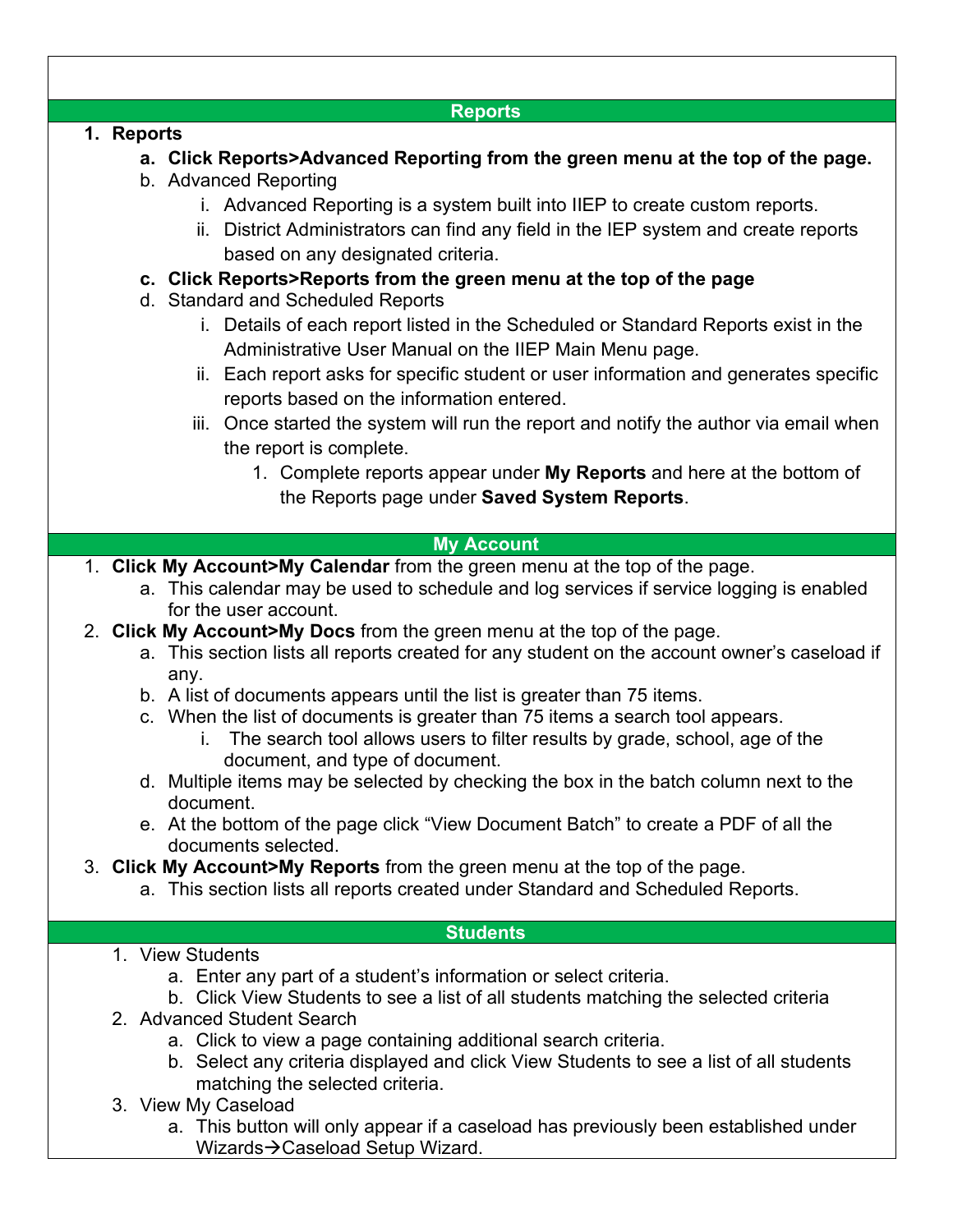- 4. Select a Student
	- a. This table is a result of the search criteria selected or may be the administrator caseload.
	- b. All students that meet the search criteria are displayed here.
	- c. This list displays basic student information including IEP dates, Eligibility, Disability, Teacher of Record, and Compliance information.
		- i. The first column reports the compliance status for the student.
		- ii. Click the Column heading CP to view a list of the symbols and definitions.
		- iii. Click any other column header to sort the list by that item.
	- d. To view the student's record in IIEP click the student's name.

#### **Accessing the IEP**

- 1. From a list of students click his or her name to view the IIEP records.
	- a. Select a reason for access then click Continue.
	- b. A series of blue menu items appear upon access. These grant access to student specific data and components of the Referral, Evaluation and IEP processes.
	- c. Walkthroughs for Teachers of Record and Multidisciplinary Team are available for a detailed description of these processes.

#### **Eligibility – District Administrators Only**

- 1. Click Students at from the green menu at the top of the page.
- 2. Search for a student by name or STN.
- 3. Click the student's name to access his or her special education records.
- 4. Only District Administrators may adjust the Eligibility information presented on a student's eligibility screen.
	- a. For all other user types, the information is presented in a read only format.
- **5. Click Student Data from the blue menu at the top of the page and select Eligibility from the drop-down menu.**
- 6. This tab displays current Referral, Consent, Eligibility, and IEP dates. Disability Areas may also be adjusted on this page.
	- a. Normally these dates and disability areas merely reflect the selections and determinations of the case conference committee.
	- b. If the student is moving in from out of state or the records cannot be transferred in a timely manner, a district administrator may manually enter the information here. This will enable the case conference committee to initiate the move-in conference correctly.
- 7. Enter or adjust any date or eligibility area needed.
- 8. Click Update the Database.
- 9. Confirm Events screen opens.
	- a. Double-check the information displayed.
	- b. Check the box beside the item or items.
	- c. Click Update the Database to commit the change.

### **Student History – Administrators Only**

- 1. Click Students at from the green menu at the top of the page.
- 2. Search for a student by name or STN.
- 3. Click the student's name to access his or her special education records.
- 4. Click Student History from the blue menu at the top of the page.
	- a. Student History is a list of all events in chronological order. Events are created for Referrals, Consent, Eligibility, IEPs, Transfers, Notices, and many other actions in IIEP.
	- b. Rights may be granted to any IIEP user to deactivate and manage these events.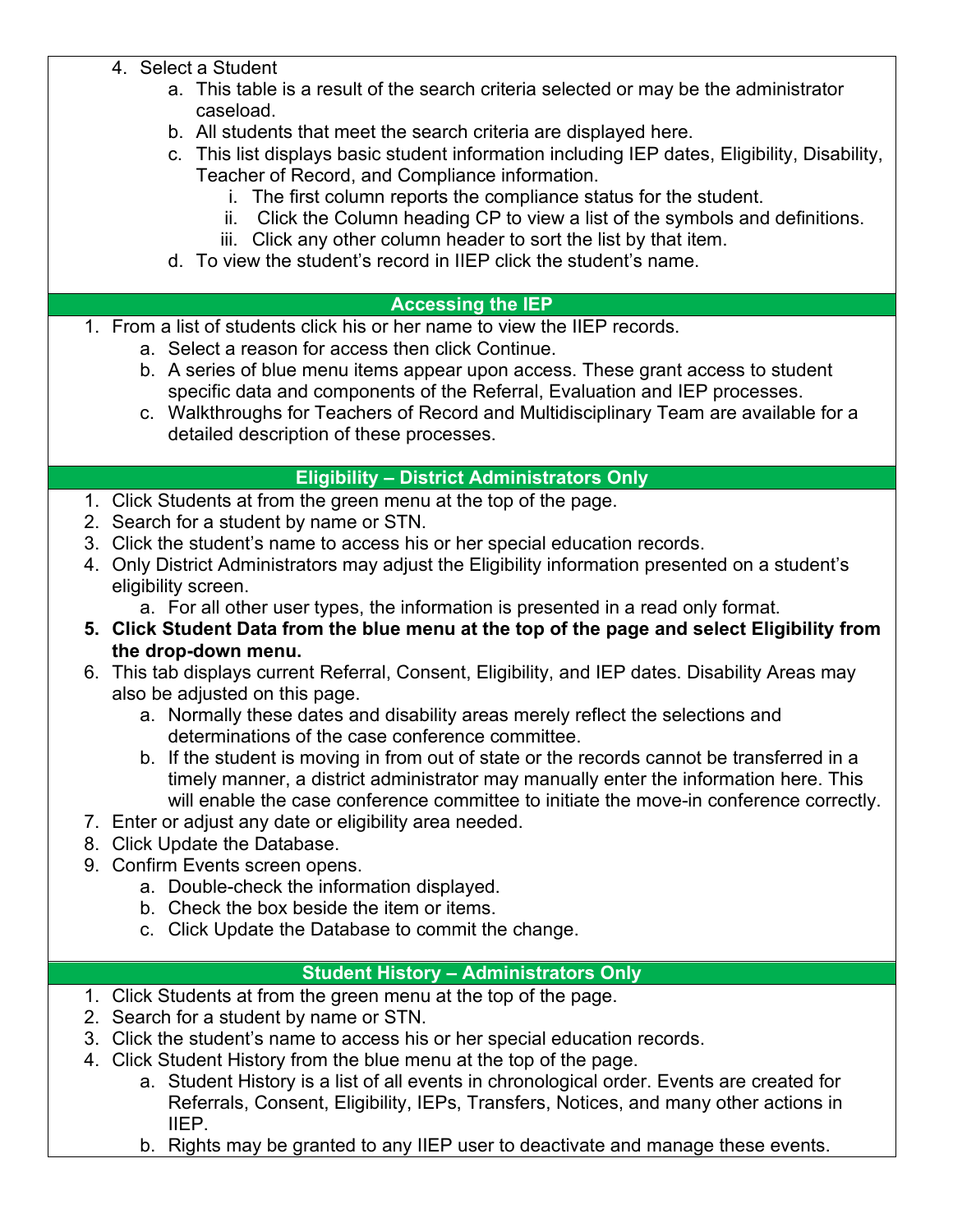- 5. To deactivate an event or events:
	- a. Click the checkbox beside the event or events.
	- b. Click Update the Database at the bottom of the page.
	- c. This moves the event to the Inactive Events table at the bottom of the page.
	- d. Deactivating an Event deactivates any associated documents as well.
- 6. To reactivate an event or events:
	- a. Scroll to the Inactive Events table at the bottom of the page.
	- b. Click the checkbox beside the event or events.
	- c. Click Update the Database at the bottom of the page.
	- d. The event or events appears in Student History in the correct order by the event date.
- 7. To adjust Event, Begin, or End Dates:
	- a. Edit the dates for any given event.
	- b. Click Update the Database at the bottom of the page.
	- c. The event date or dates change as entered
		- i. If the event date is changed the list order will change accordingly.

#### **Documents**

- 1. Click Students at from the green menu at the top of the page.
- 2. Search for a student by name or STN.
- 3. Click the student's name to access his or her special education records.
- 4. Click Documents from the blue menu at the top of the page.
- 5. Documents for <Student Name>
	- a. At the top of this page final or draft documents may be created provided the information has been entered into IIEP.
	- b. EasyFAX Coversheets created here may be used to scan documents into the student's record.
		- i. Print the coversheet.
		- ii. Fax the coversheet along with the document.
		- iii. The document will appear in the student's documents when the fax is received by PCG.
- 6. Upload External Documents
	- a. Browse the computer or network for the electronic document.
	- b. Enter a Name if needed.
	- c. Click Upload File(s)
	- d. The file will appear in the documents list.
- 7. Documents Created for <Student Name>
	- a. All documents created within IIEP and uploaded into the system appear on this list.
	- b. Click the name of the document to view the PDF.
	- c. To delete a document, click the box in the Del column.
		- i. Click Update the Database.
		- ii. Once deleted the file cannot be retrieved.
	- d. Files with a red "E" are tied to an event.
		- i. Deactivating the associated event will remove this file.
- 8. Manage Additional Document Text
	- a. Click Manage Additional Document Text to open a text field for each document.
	- b. This text field, when used, is added to the current document title.
		- i. This can be useful to differentiate files of the same name.
		- ii. Enter the additional title details and click Update the Database to confirm the addition.
- 9. Upload External Attachments
	- a. Click Upload External Attachments to open the Upload Attachments screen.
	- b. All current student documents appear in this table.